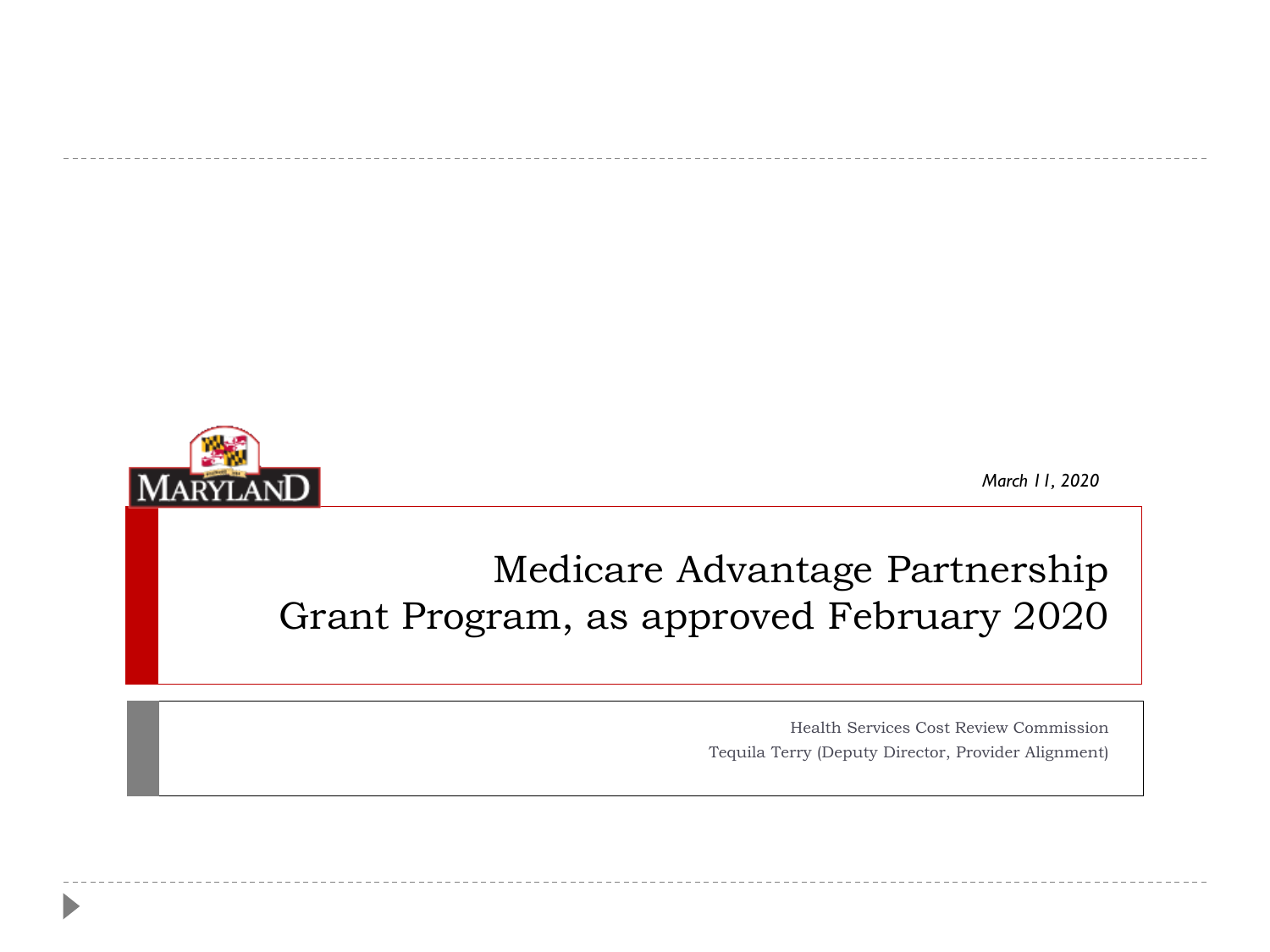#### The HSCRC Medicare Advantage Partnership Grant Philosophy

#### Medicare Advantage Partnership (MAP) Grant Program is designed to:

- Foster collaboration between Hospitals and Medicare Advantage Plans
- Increase access to 4+ Star Rating Medicare Advantage plans in the State,
- $\triangleright$  Improve services particularly for high cost and high risk populations
- Develop strategies that improve care coordination, quality, and lead to long term health improvement of beneficiaries
- Extend healthcare transformation efforts to the Medicare Advantage market
- Grants can not support interventions in perpetuity
- Impact & effectiveness must be measured
- If a strategy is successful, it should be integrated into hospital & MA Plan operations and supported via alternative permanent source(s) of funding in the future

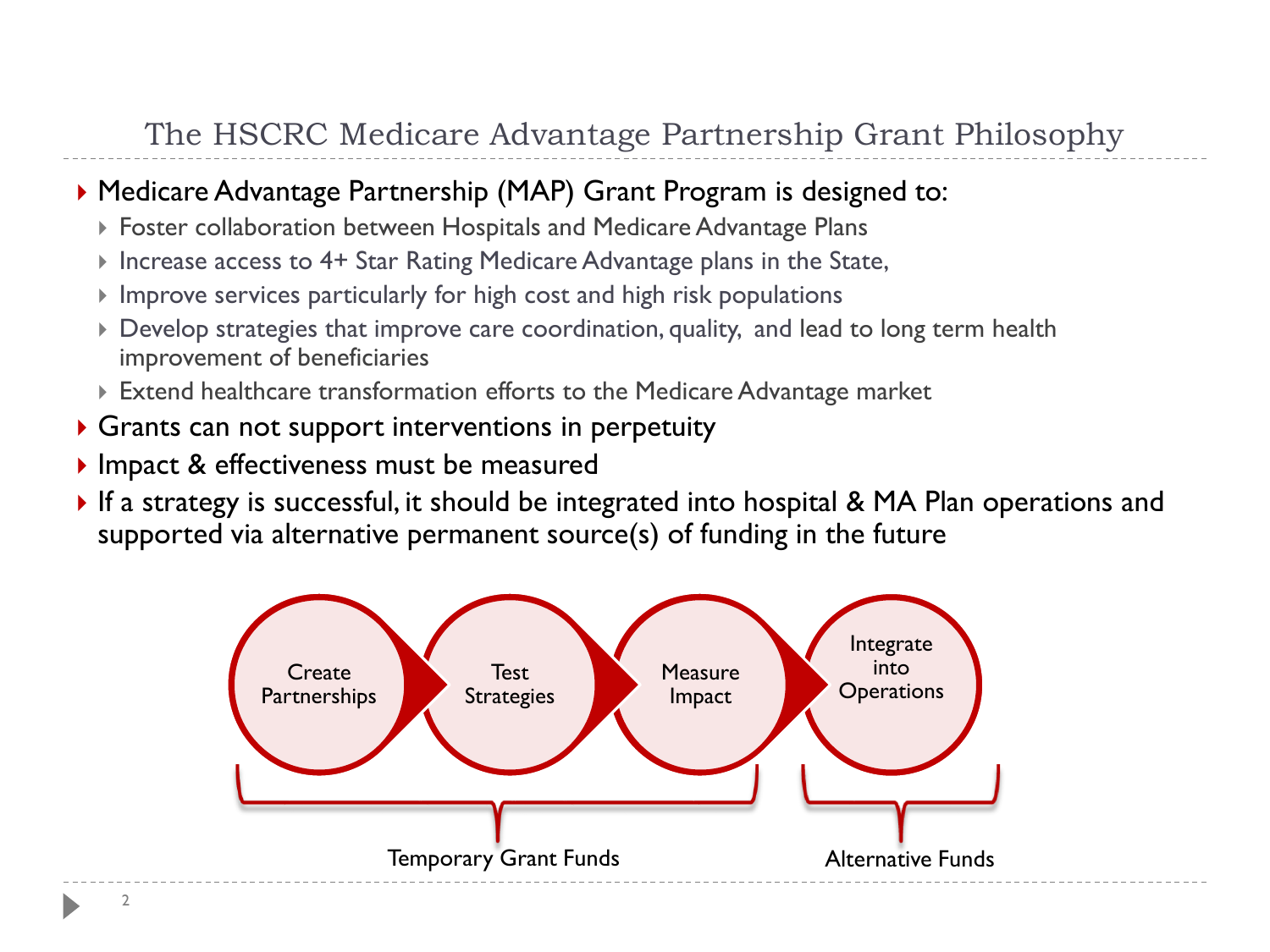#### MAP Grant Program Guiding Principles

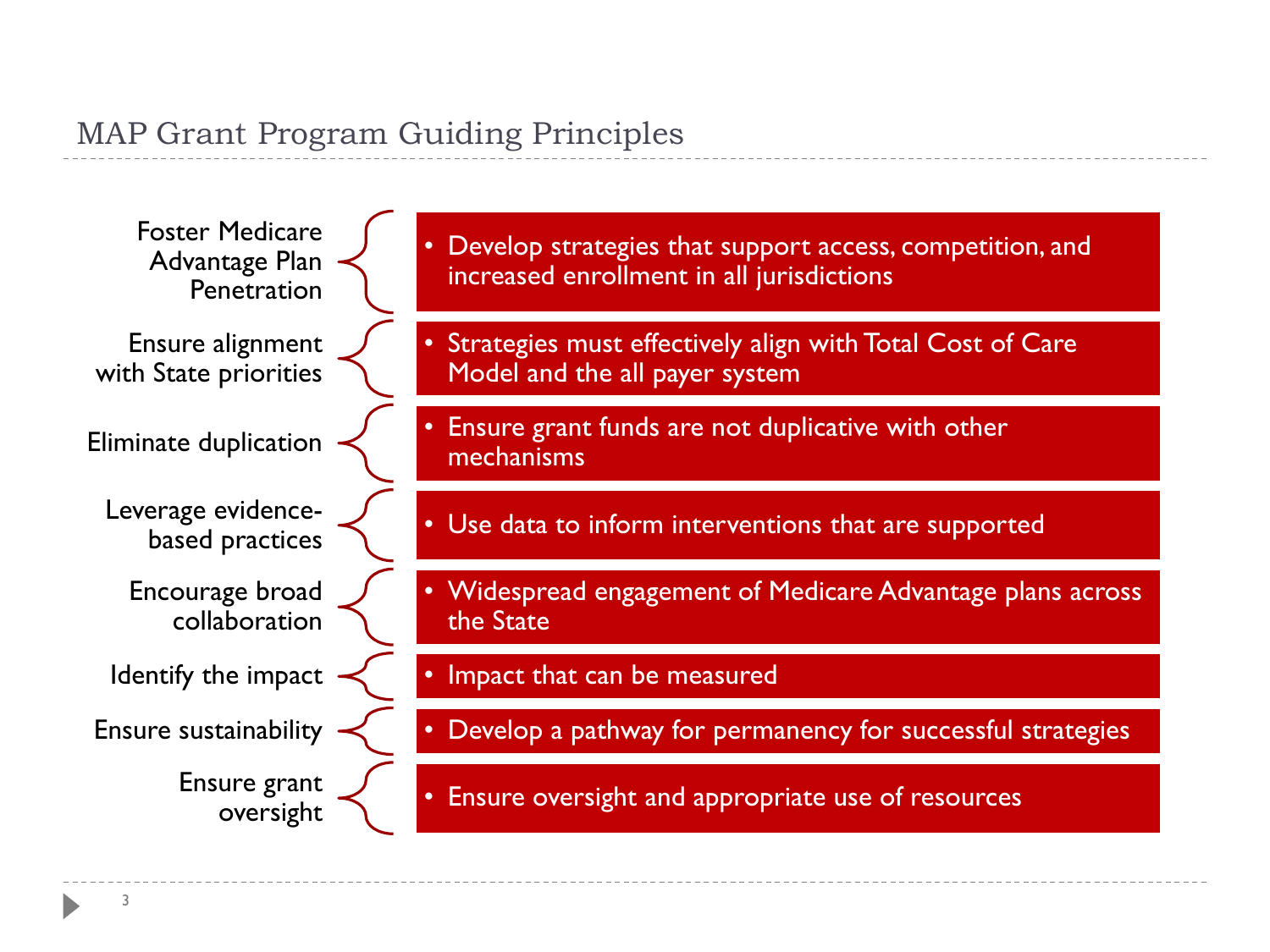## Commission Approved Policy:

Medicare Advantage Partnership (MAP) Grant Program

## Based on affirmative Commission vote from February 2020:

- HSCRC will provide funding to hospitals partnering with a Medicare Advantage Plan for no more than two years (FY2020 and FY2021) through a competitive grant process.
- There will be up to \$50M each year available for the Grant.

## Considerations for grant application:

- Health Plans must have a minimum of 3.5 stars to be eligible to apply to ensure quality.
- HSCRC will evaluate applications based on the following criteria:
	- $\bullet$  (a.) Applicants that serve high cost or high risk beneficiaries
	- (b.) Applicants that support access and competition in jurisdictions
	- (c.) Applicants that are seeking funds to increase benefits or support enhanced enrollment
	- (d.) Applicants that demonstrate collaboration between plans, hospitals, and other downstream providers to support TCOC and care transformation aims

**HSCRC**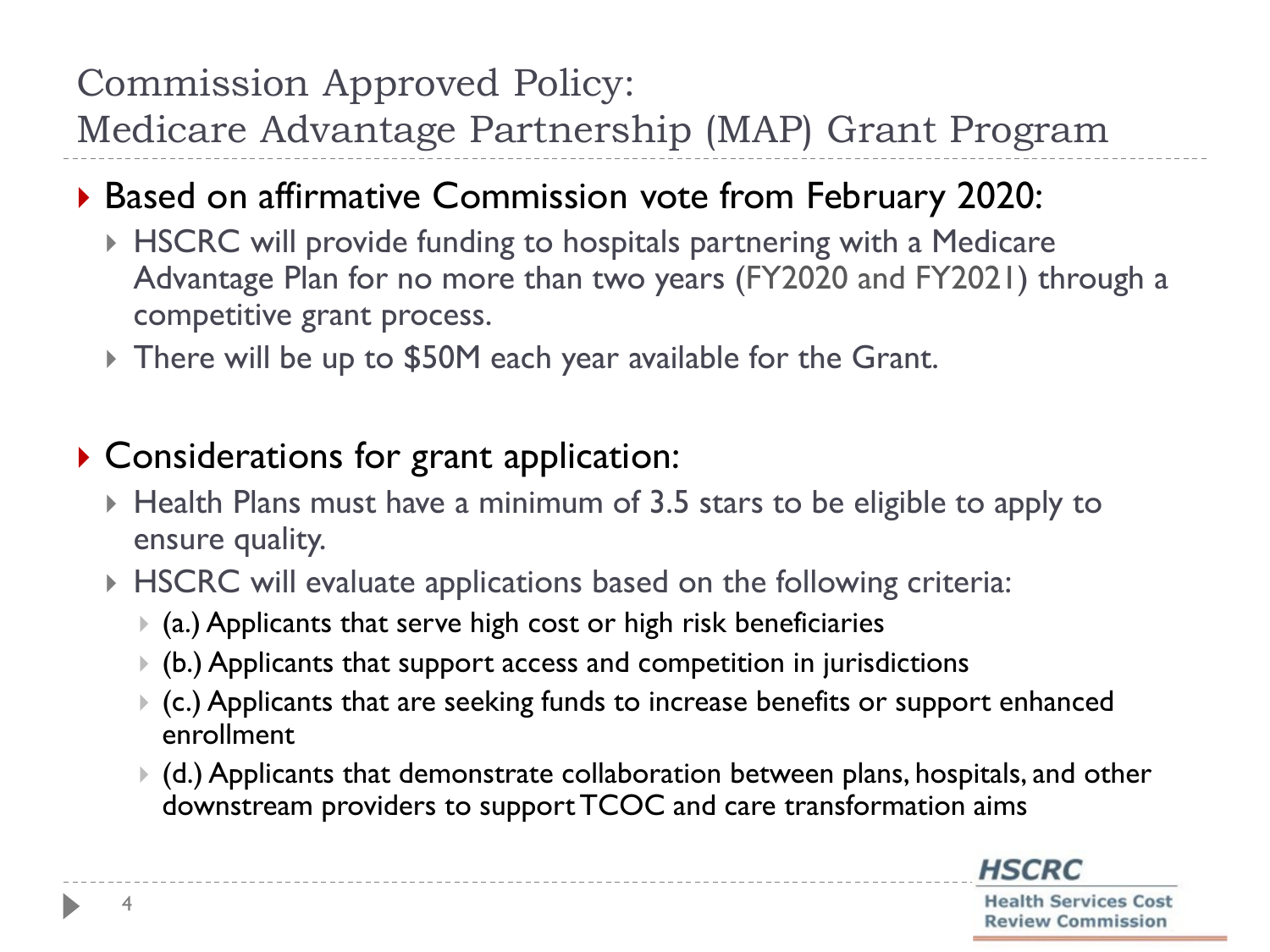# CMS Application Timeline Excerpt

| <b>Date</b>              | <b>Milestone</b>                                                                                                                                                                                        |
|--------------------------|---------------------------------------------------------------------------------------------------------------------------------------------------------------------------------------------------------|
| November 13, 2019        | Recommended date by which applicants should submit<br>their Notice of Intent to Apply Form to CMS to ensure<br>access to Health Plan Management System (HPMS) by<br>the date applications are released. |
| December 2, 2019         | CMS User ID form due to CMS                                                                                                                                                                             |
| <b>January 8, 2020</b>   | Final Applications Posted by CMS                                                                                                                                                                        |
| <b>January 24, 2020</b>  | Deadline for NOIA form submission to CMS                                                                                                                                                                |
| <b>February 12, 2020</b> | Completed Applications due to CMS                                                                                                                                                                       |
| April 2020               | Plan Creation module, Plan Benefit Package (PBP), and<br>Bid Pricing Tool (BPT) available on HPMS.                                                                                                      |
| May 1, 2020              | PBP/BPT Upload Module available in HPMS                                                                                                                                                                 |
| May 12, 2020             | Release of CY 2021 Formulary Submission Module.                                                                                                                                                         |
| June 1, 2020             | Bids due to CMS.                                                                                                                                                                                        |
| Late August 2020         | CMS completes review and approval of bid data.                                                                                                                                                          |
| September 2020           | CMS executes MA and MA-PD contracts with<br>organizations whose bids are approved and who<br>otherwise meet CMS requirements.                                                                           |
| Mid October 2020         | Annual Coordinated Election Period begins for CY 2021<br>plans.                                                                                                                                         |

#### **APPLICATION AND BID REVIEW PROCESS\***

\* Note: All dates listed above are subject to change.



**Health Services Cost Review Commission** 

https[://www.cms.gov/Medicare/Medicare-Advantage/MedicareAdvantageApps](https://www.cms.gov/Medicare/Medicare-Advantage/MedicareAdvantageApps)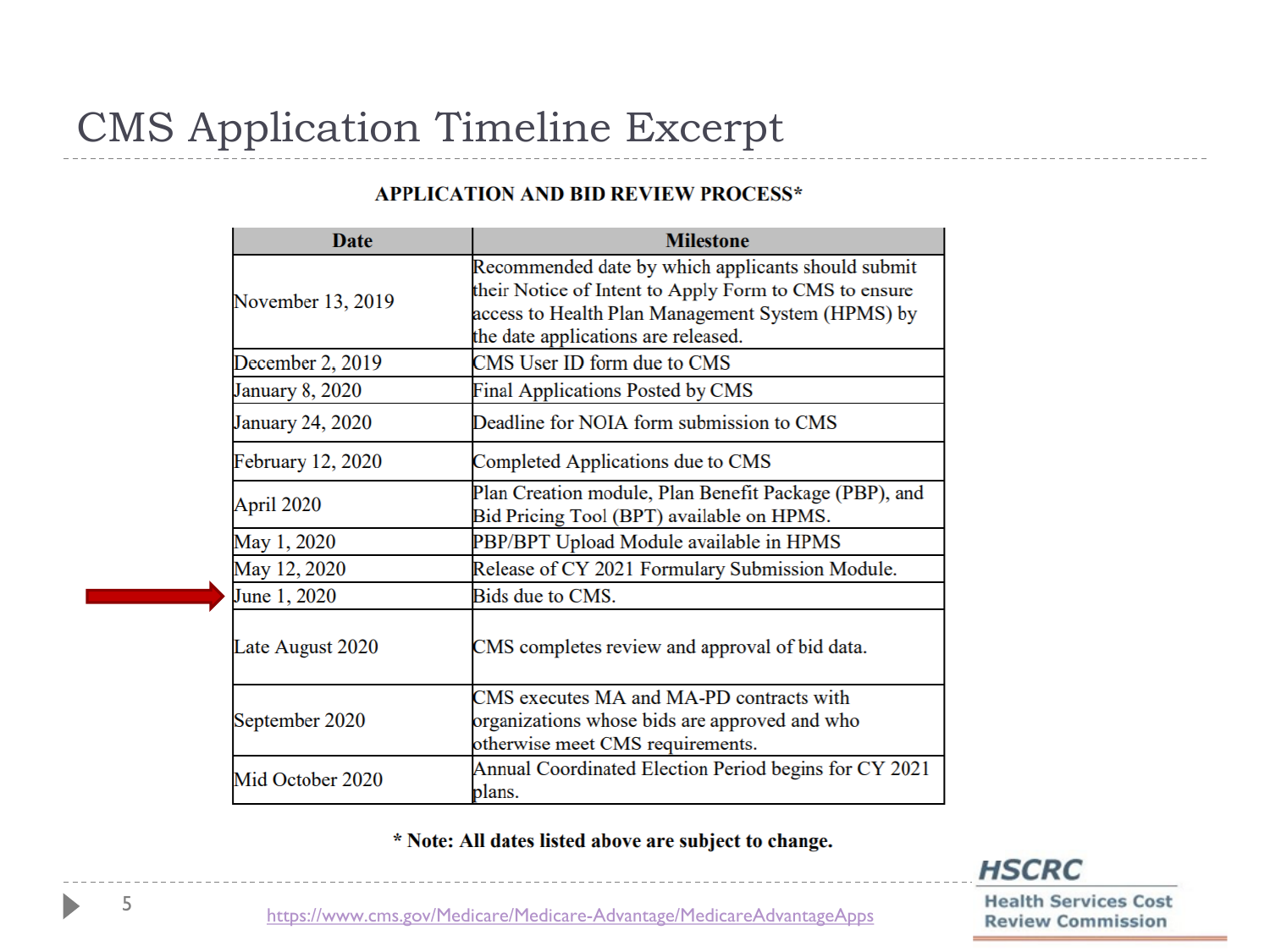# MAP Grants – Two Rounds of Funding

#### ▶ Round One Proposal Deadline: March 27, 2020, Noon EST

- Preliminary Proposal Disposition Notifications April 1, 2020
- Amended Rate Orders Issued (Estimate)– May 2020 (Effective July 1, 2019)
- Hospitals that apply by the deadline and are awarded Round One funding will receive funding for FY2020 and may also apply for funding in Round 2.

#### ▶ Round Two Proposal Deadline: November 13, 2020, Noon EST

- **Preliminary Proposal Disposition Notifications December 15**
- Mid-Year Rate Orders Issued January 2021 (Effective July 1, 2020)
- Hospitals that apply by the deadline and are awarded Round Two funding will be eligible to receive grant funding for FY2021 only.

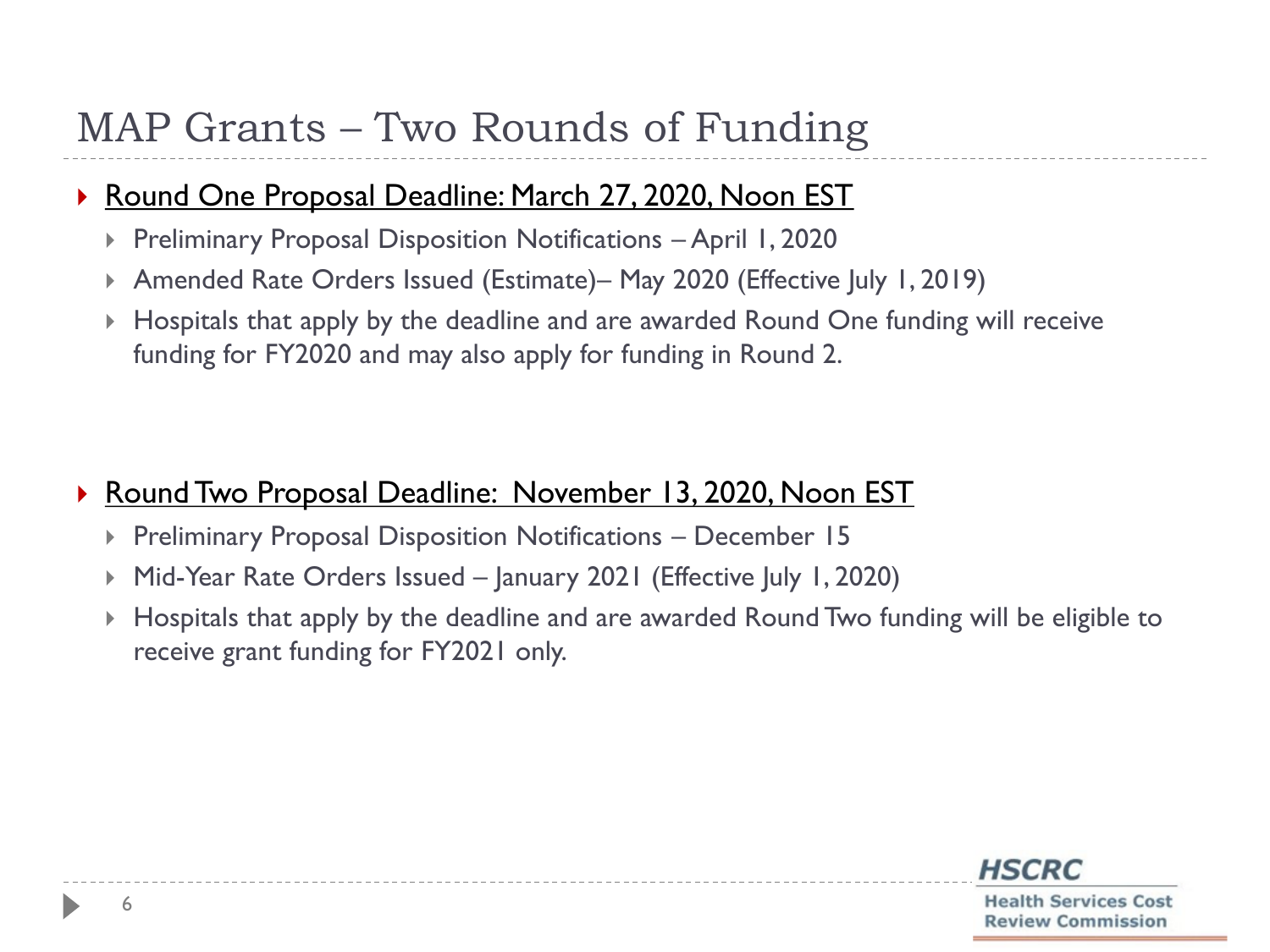# Medicare Advantage Program Grant- Written Public Comments Summary

- A public comments period was open from February  $6<sup>th</sup>$  through February 20<sup>th</sup>
- ▶ HSCRC staff received 6 comment letters
	- ▶ CareFirst
	- ▶ Johns Hopkins Health System
	- ▶ Coalition on Improving Access to Medicare Advantage in Maryland
	- MedChi
	- MHA
	- UMMS/UMHA
	- $\blacktriangleright$  Kaiser



7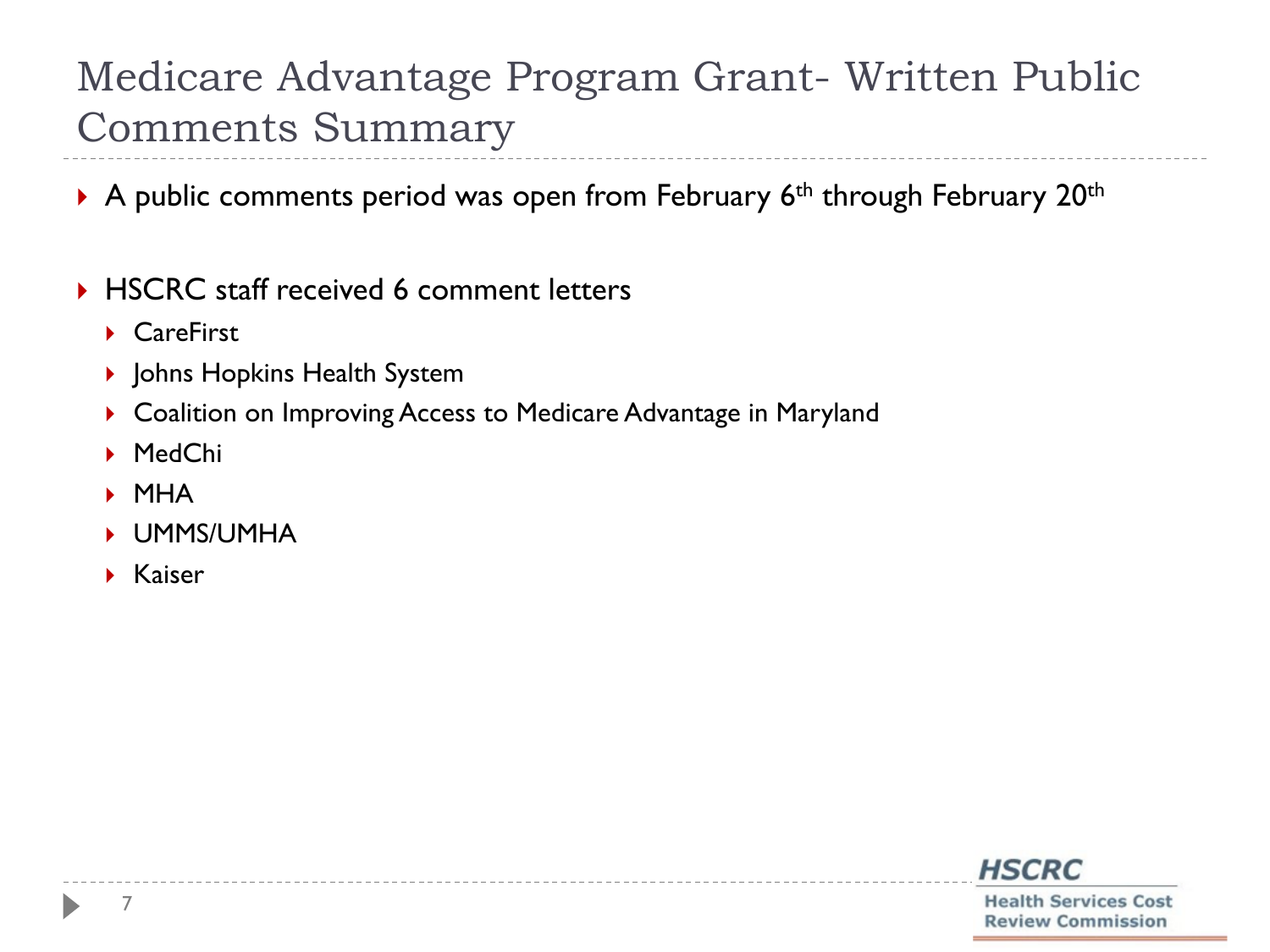## Public Testimony

D